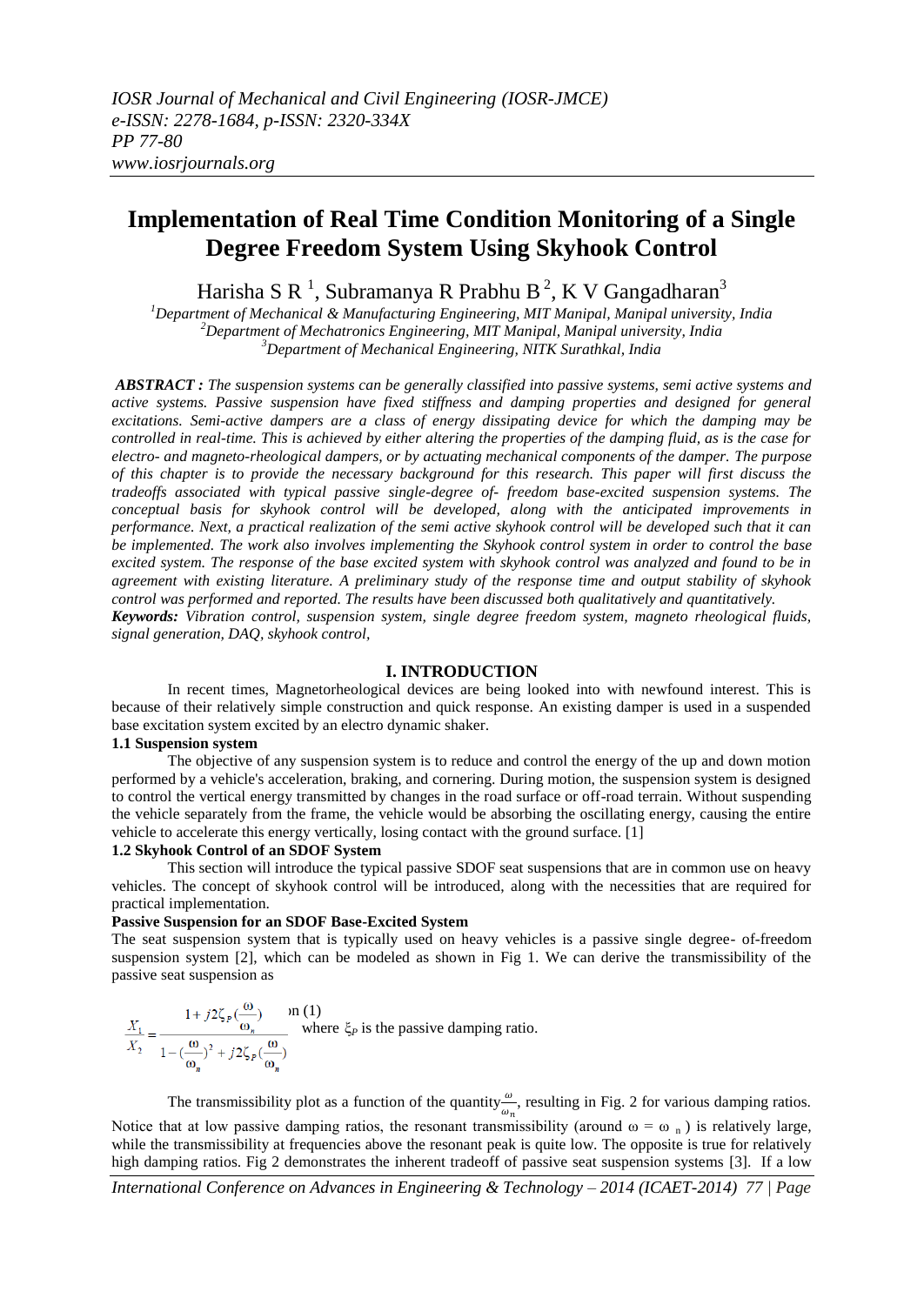# *IOSR Journal of Mechanical and Civil Engineering (IOSR-JMCE) e-ISSN: 2278-1684, p-ISSN: 2320-334X PP 77-80*

### *www.iosrjournals.org*

damping ratio then gain the superior high frequency isolation but poor resonant frequency control. However, as increase in the damping ratio, trade off the high frequency isolation for resonance control. Most seat manufacturers tend to favor resonance control over the high frequency isolation, and the resulting ride that the driver experiences are often deemed harsh. Some independent drivers remove the seat damper in favor of a smoother ride while risking the possibility that the seat will eventually hit the physical limits of suspension travel.

### **Forced Sweep Sine Excitation with Different External voltage excitation**

In this case MR fluid was filled in the MRF damper with varying voltage corresponding to be given to the magnetic circuit in the damper. Due to the amount of magnetic field in the MR fluid results in the rheology of the viscous property lead to change in the damping effect of the MRF damper. There was change in the damping value with the applied magnetic field and a graph was plotted to ensure the effect of the magnetic field. Here voltage was varied from 0V to 9V [4]and it can be observed that there was a change in the damping value correspondingly.



Fig 2 Amplitude ratio v/s exciting frequency Fig 3 Amplitude ratio v/s exciting frequency

m

少しので あいこう

**12V** 

ú

There was change in the damping value with the applied magnetic field and a graph was plotted to ensure the effect of the magnetic field. Here voltage was varied from 0V to 12V and it can be observed that there was a change in the damping value correspondingly to fig 3. It can be observed with all these plots MRF damper suits best for the low frequency base excited system. The minimum damping factor of the damper is 0.2139, in the dry friction damping case. When shearing effect (equivalent viscous damping) is introduced in the damper, the damping increases as expected. The average damping is found to be 0.277. The net increase in damping due to shearing effect is 0.06. In case 2, silicone oil is used as the fluid for the shearing effect. Silicone oil is chosen because it is also the base fluid of MRF. Further, magnetorheological fluid is filled in the damper. This shows the effect of the suspension iron particles on the behavior of the silicon oil. As can be expected, the shearing forces in MRF must be more than silicon oil because of the micron size iron suspensions. The experiment data validates this point. The average damping factor in the case of MRF without external excitation is 0.4054. The net increase of 0.1277 can be attributed to the effect of iron particles. Next, the rheology effect of MR fluid was taken into consideration. Theory suggests that as the external magnetic field is increased, the damping factor also increases. However, we found an anomaly in our experiment. The coil of the damper has 100 turns. This caused a net resistance of 4\_. Under the influence of an external voltage of 5V, this caused a current of 1.25A. The damping factor is found to be inconsistent for an excitation of 1.25A to 2A. However, from 2A, the damping factor steadily increases as predicted by the theory. The anomaly in the region of 1.25A-2A is inconsistent with theory and the reason for this anomaly is yet to be determined. The following graph shows the calibration chart for the damper. It shows the variation of damping factor against the product of excitation current and number of turns.

# **2.1. Semi active control results using skyhook control**

The skyhook control system that has been discussed earlier has been applied to the damper. The damper is initially tested without application of magnetic field. Next, the damper is tested while applying 9V (2.25A) and without using skyhook control as shown [4] in fig 4 . The damper is then tested while applying the same voltage and with skyhook control. The results are seen in the figure that follows.

It can be seen that the contribution of skyhook control is rather minimal for this setup as the curve gives us values of amplitude ratio that are almost the same as the ones without skyhook. The above graph is

*International Conference on Advances in Engineering & Technology – 2014 (ICAET-2014) 78 | Page*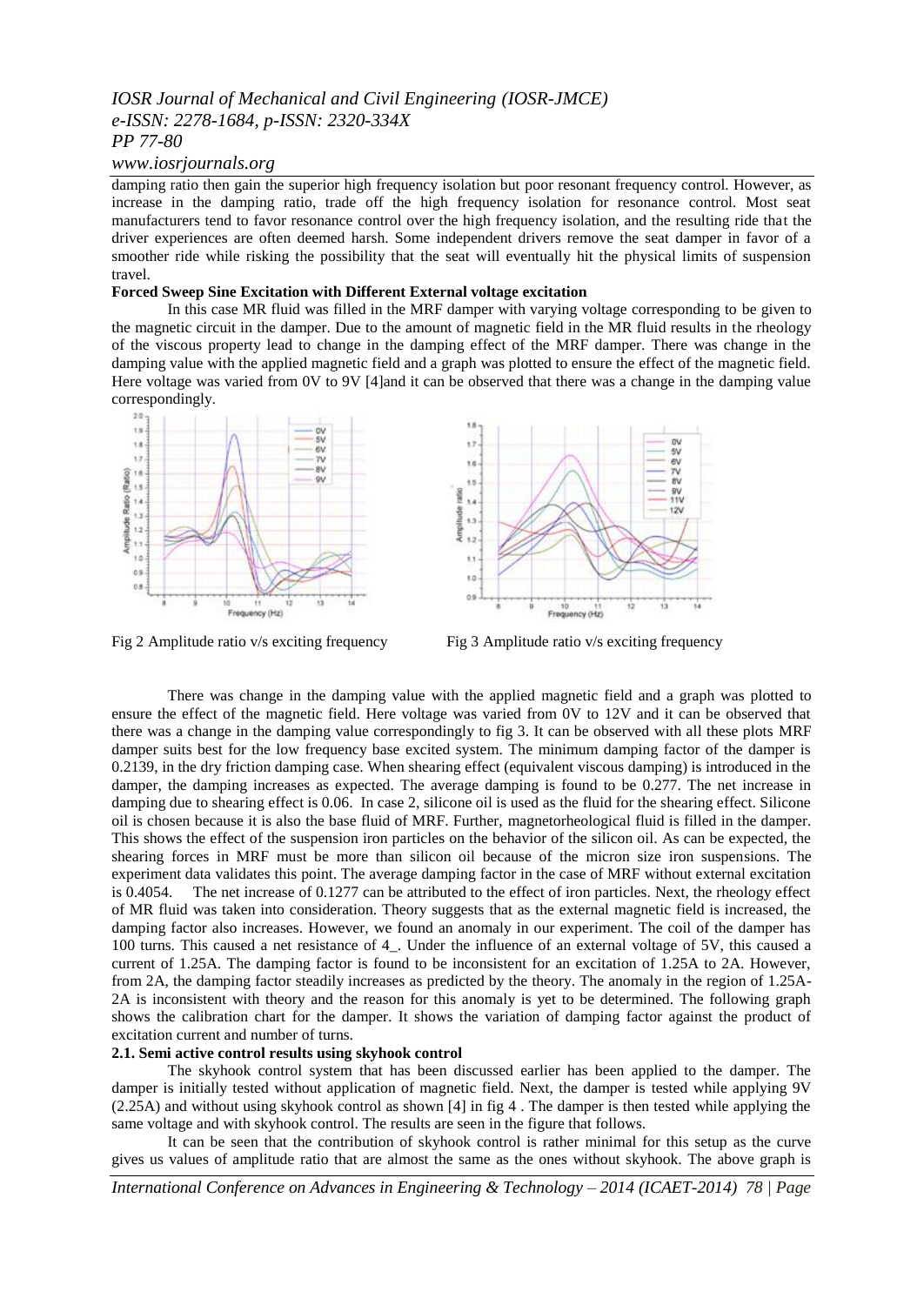# *IOSR Journal of Mechanical and Civil Engineering (IOSR-JMCE) e-ISSN: 2278-1684, p-ISSN: 2320-334X PP 77-80*

# *www.iosrjournals.org*

found to be in agreement in with existing literature. The same experiment is then repeated with 12V applied. It can be readily seen that the skyhook control system has a much greater contribution to the control of the system when the voltage is increased from 9V to 12 V. The amplitude ratio is lesser with skyhook control than its value otherwise for all values of frequency. For the purpose of studying the response time and stability of the skyhook control system, the setup has been operated at various frequencies with application of 9V (2.25A) without skyhook control. After the lapse of 10 seconds, skyhook control is turned on and the system is observed for a further 10 seconds. From this fig 5, it can be seen that while dropping the amplitude ratio from around1.17 to 1.13, the skyhook system is quick to respond [5], doing so in about 0.75 seconds. It is also seen that the output still remains as stable as it started off implying that implementation of the skyhook control isn't detrimental to system stability. The test is repeated for various values of frequencies ranging from 9Hz to 14Hz as shown in fig6.



Fig 4 Comparison chart of skyhook control Fig 5 Comparison chart of skyhook control

at various stages at various stages

 $1.20$ 

 $1.15$ 

Amplitude Ratio<br>1.05<br>05

1.00

0.95





From these graphs, it can be inferred that this property doesn't change significantly in the range of frequencies for which the experiment has been carried out. The characteristics of the system remain more or less constant with a similar decrease in amplitude ratio and retention of stability. The same experiment has been repeated for different values of frequencies while keeping the voltage in the circuit at 12V (3A) as shown in fig 7. It can be seen here that the amplitude ratio reduces from about 1.175 to 1.125. The system responds in about a second. Keeping the voltage at 12V, the experiment is repeated for different values of frequencies ranging from 9Hz to 14Hz.From the graphs fig 8, it can be inferred that this property [6] doesn't change significantly in the range of frequencies for which the experiment has been carried out. The characteristics of the system remain more or less constant with a similar decrease in amplitude ratio and retention of stability. The same experiment has been repeated for different values of frequencies while keeping the voltage in the circuit at 12V (3A) as shown in fig9.

*International Conference on Advances in Engineering & Technology – 2014 (ICAET-2014) 79 | Page*